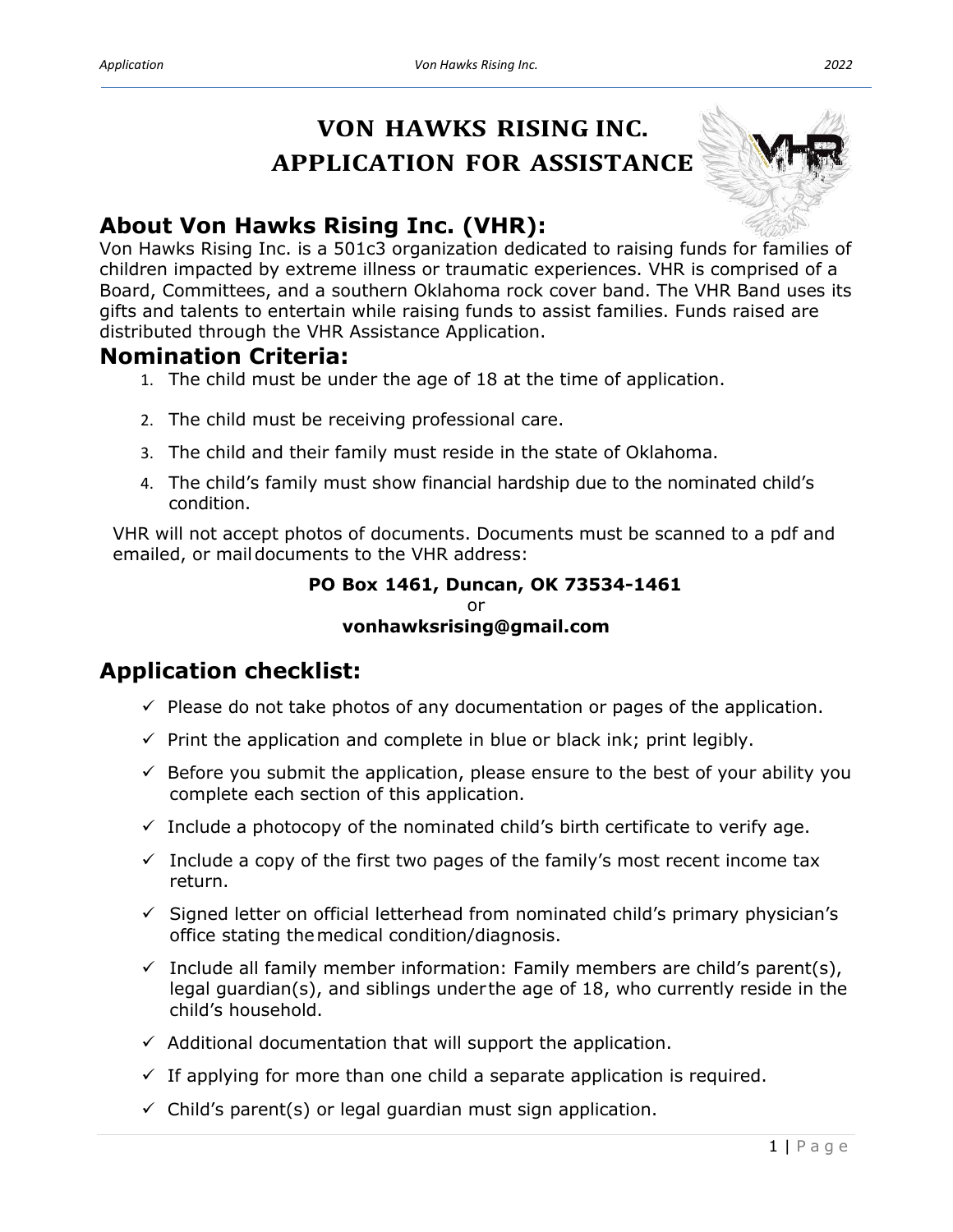### *VRH INC ASSISTANCE APPLICATION (Confidential)*

| <b>PLEASE TELL US:</b><br>How did you find out about VHR? (Please circle one) Internet Friends/Relative |         |                     |      |                                                                                                                       |                       |                                                                                     |
|---------------------------------------------------------------------------------------------------------|---------|---------------------|------|-----------------------------------------------------------------------------------------------------------------------|-----------------------|-------------------------------------------------------------------------------------|
| Newspaper Website Event                                                                                 |         |                     |      | Other: $\qquad \qquad$                                                                                                |                       |                                                                                     |
|                                                                                                         |         |                     |      |                                                                                                                       |                       | Have you ever applied in the past for VHR assistance application? Yes ____ No ____. |
| If yes, when: $\frac{1}{2}$                                                                             |         |                     |      |                                                                                                                       |                       |                                                                                     |
| <b>Section 1: Nominated Child's Information</b>                                                         |         |                     |      |                                                                                                                       |                       |                                                                                     |
| Name of Child:                                                                                          |         |                     |      |                                                                                                                       |                       |                                                                                     |
| Address of Child:                                                                                       |         |                     |      | <u> 2000 - Jan James James James James James James James James James James James James James James James James Ja</u> |                       |                                                                                     |
|                                                                                                         |         |                     |      | the control of the control of the control of the control of the control of the control of                             |                       |                                                                                     |
|                                                                                                         |         |                     |      |                                                                                                                       |                       |                                                                                     |
| Birthdate:                                                                                              |         | Month/Date/Year Age |      | (Attach a copy of the nominated child's birth certificate or other certified document to show proof of age)           |                       | Grade Level Development Age                                                         |
| <b>Section 2: Parent or Legal Guardian's Information</b>                                                |         |                     |      |                                                                                                                       |                       |                                                                                     |
| Name of Parent/Guardian completing application: ________________________________                        |         |                     |      |                                                                                                                       |                       |                                                                                     |
| Relationship to applicant: (Please circle one)                                                          |         |                     |      |                                                                                                                       |                       |                                                                                     |
| Mother                                                                                                  |         |                     |      | Father Legal Guardian Other, Specify:                                                                                 |                       |                                                                                     |
| Address:                                                                                                |         | Street address      | Apt# |                                                                                                                       | City, State, Zip Code |                                                                                     |
| Phone Number:                                                                                           |         | Cell                |      | Work                                                                                                                  |                       | Home                                                                                |
| Email Address:                                                                                          |         |                     |      |                                                                                                                       |                       |                                                                                     |
| The nominated child currently resides with (Please circle one)                                          |         |                     |      |                                                                                                                       |                       |                                                                                     |
| Parent(s)                                                                                               | Mother, | Father,             |      | Legal Guardian,                                                                                                       | Other:                |                                                                                     |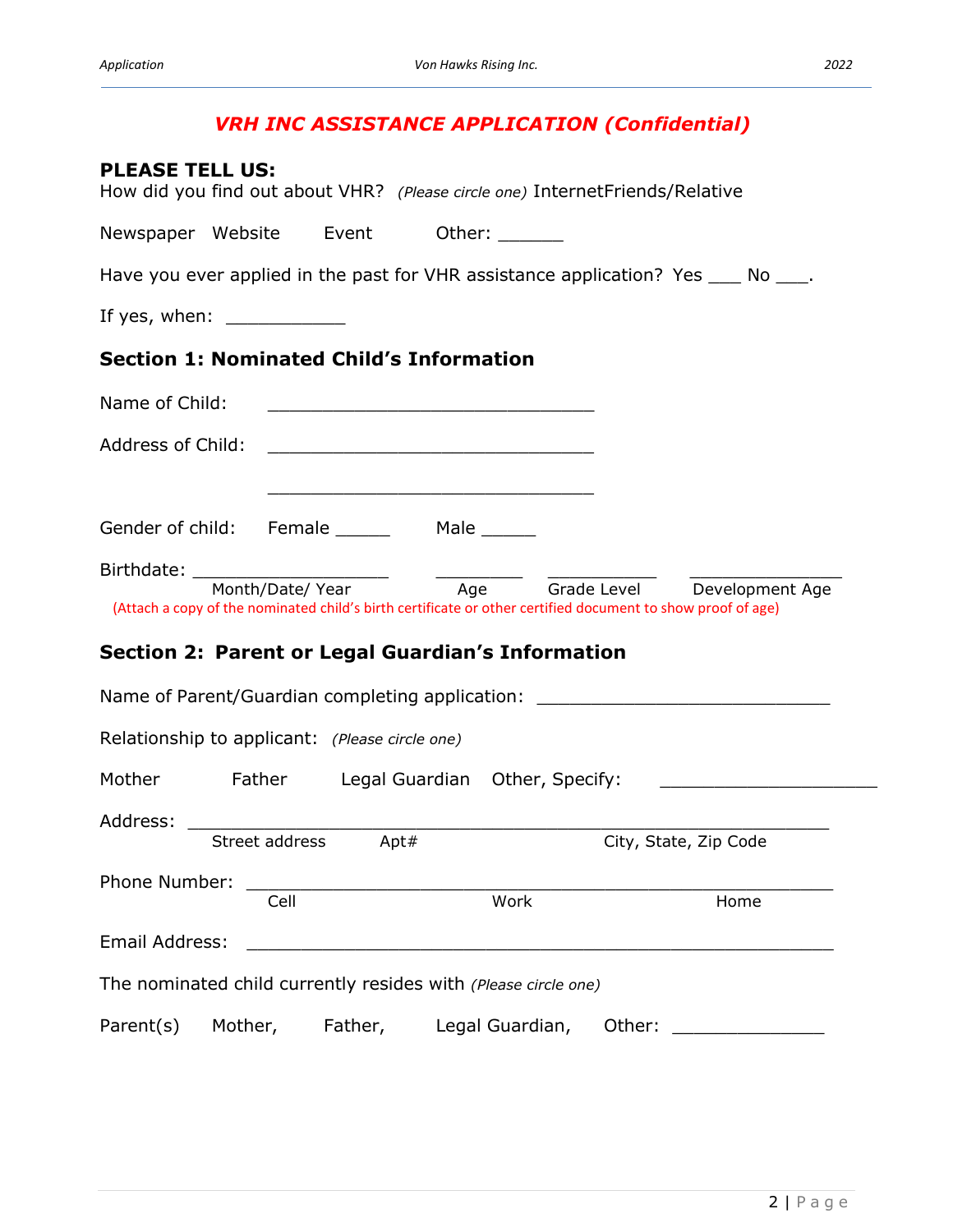#### **Section 3: Family Member Information**

Please list all family members who live in the same household with the nominated child and their relationship to the child. All sections for each family member must be complete. You may add additional family members needed.

| Full Legal Name<br>(First, Middle, Last) | Relationship to Child  | Age | Date of Birth |
|------------------------------------------|------------------------|-----|---------------|
|                                          | Parent/Guardian        |     |               |
|                                          | Parent/Guardian        |     |               |
|                                          | Sibling sister/brother |     |               |
|                                          | Sibling sister/brother |     |               |

 $\_$  , and the set of the set of the set of the set of the set of the set of the set of the set of the set of the set of the set of the set of the set of the set of the set of the set of the set of the set of the set of th

\_\_\_\_\_\_\_\_\_\_\_\_\_\_\_\_\_\_\_\_\_\_\_\_\_\_\_\_\_\_\_\_\_\_\_\_\_\_\_\_\_\_\_\_\_\_\_\_\_\_\_\_\_\_\_\_\_\_\_\_\_\_\_\_\_\_\_\_\_\_\_

\_\_\_\_\_\_\_\_\_\_\_\_\_\_\_\_\_\_\_\_\_\_\_\_\_\_\_\_\_\_\_\_\_\_\_\_\_\_\_\_\_\_\_\_\_\_\_\_\_\_\_\_\_\_\_\_\_\_\_\_\_\_\_\_\_\_\_\_\_\_\_

 $\_$  , and the contribution of the contribution of  $\mathcal{L}_1$  , and the contribution of  $\mathcal{L}_2$  , and  $\mathcal{L}_3$ 

 $\_$  , and the set of the set of the set of the set of the set of the set of the set of the set of the set of the set of the set of the set of the set of the set of the set of the set of the set of the set of the set of th

\_\_\_\_\_\_\_\_\_\_\_\_\_\_\_\_\_\_\_\_\_\_\_\_\_\_\_\_\_\_\_\_\_\_\_\_\_\_\_\_\_\_\_\_\_\_\_\_\_\_\_\_\_\_\_\_\_\_\_\_\_\_\_\_\_\_\_\_\_\_\_

 $\_$  , and the set of the set of the set of the set of the set of the set of the set of the set of the set of the set of the set of the set of the set of the set of the set of the set of the set of the set of the set of th

\_\_\_\_\_\_\_\_\_\_\_\_\_\_\_\_\_\_\_\_\_\_\_\_\_\_\_\_\_\_\_\_\_\_\_\_\_\_\_\_\_\_\_\_\_\_\_\_\_\_\_\_\_\_\_\_\_\_\_\_\_\_\_\_\_\_\_\_\_\_\_

 $\_$  , and the contribution of the contribution of  $\mathcal{L}_\mathcal{A}$  , and the contribution of  $\mathcal{L}_\mathcal{A}$ 

\_\_\_\_\_\_\_\_\_\_\_\_\_\_\_\_\_\_\_\_\_\_\_\_\_\_\_\_\_\_\_\_\_\_\_\_\_\_\_\_\_\_\_\_\_\_\_\_\_\_\_\_\_\_\_\_\_\_\_\_\_\_\_\_\_\_\_\_\_\_\_

 $\_$  , and the contribution of the contribution of the contribution of the contribution of  $\mathcal{L}_1$ 

\_\_\_\_\_\_\_\_\_\_\_\_\_\_\_\_\_\_\_\_\_\_\_\_\_\_\_\_\_\_\_\_\_\_\_\_\_\_\_\_\_\_\_\_\_\_\_\_\_\_\_\_\_\_\_\_\_\_\_\_\_\_\_\_\_\_\_\_\_

#### **Section 4: Medical Information**

Describe your child's medical condition/diagnosis or traumatic experience:

Please provide a short description of the medical treatment or services your child is currently receiving:

Describe how you provide care for your child?

Name of the hospital or facility where child receives care: \_\_\_\_\_\_\_\_\_\_\_\_\_\_\_\_\_\_\_\_

Name and phone number of primary care Provider/Physician of child: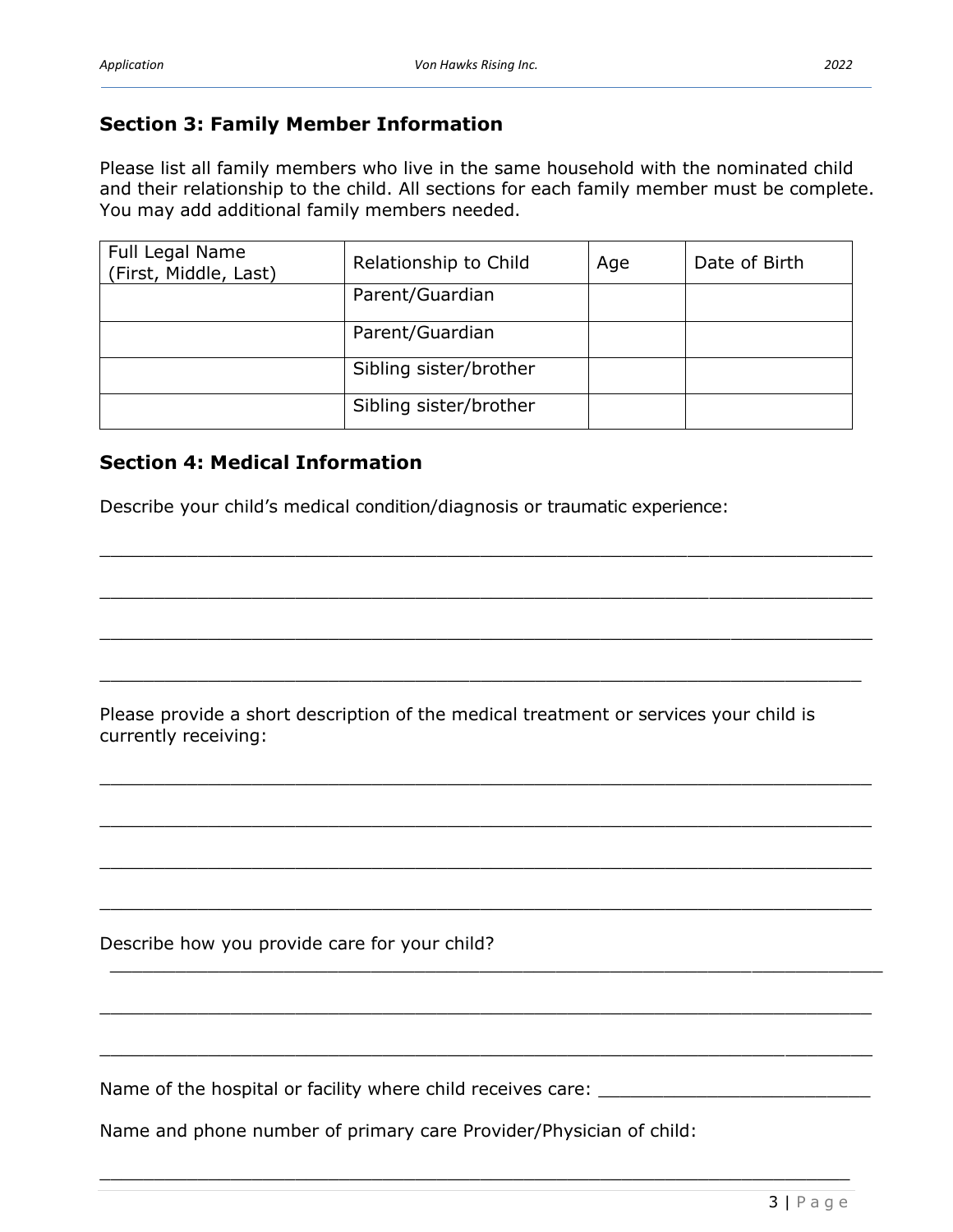| Names of other doctors, nurses, or child life specialists who regularly see your child:<br><u>Name</u><br><u> 1980 - Andrea Aonaichte ann an t-Aonaichte ann an t-Aonaichte ann an t-Aonaichte ann an t-Aonaichte ann an t-</u> | Position<br><u> Alexandria de la contrada de la contrada de la contrada de la contrada de la contrada de la contrada de la c</u>                                                                                                     |  | <u>Phone</u><br><u>and the state of the state of the state of the state of the state of the state of the state of the state of the state of the state of the state of the state of the state of the state of the state of the state of the state</u> |  |
|---------------------------------------------------------------------------------------------------------------------------------------------------------------------------------------------------------------------------------|--------------------------------------------------------------------------------------------------------------------------------------------------------------------------------------------------------------------------------------|--|------------------------------------------------------------------------------------------------------------------------------------------------------------------------------------------------------------------------------------------------------|--|
| <u> 1980 - Johann Barn, amerikansk politiker (</u>                                                                                                                                                                              | <u> 1999 - Johann Harry Harry Harry Harry Harry Harry Harry Harry Harry Harry Harry Harry Harry Harry Harry Harry Harry Harry Harry Harry Harry Harry Harry Harry Harry Harry Harry Harry Harry Harry Harry Harry Harry Harry Ha</u> |  | <u> 1989 - Johann Barn, mars ann an t-Amhain</u>                                                                                                                                                                                                     |  |
| <b>Section 5: Employment and Income Information</b>                                                                                                                                                                             |                                                                                                                                                                                                                                      |  |                                                                                                                                                                                                                                                      |  |
|                                                                                                                                                                                                                                 |                                                                                                                                                                                                                                      |  |                                                                                                                                                                                                                                                      |  |
|                                                                                                                                                                                                                                 |                                                                                                                                                                                                                                      |  |                                                                                                                                                                                                                                                      |  |
|                                                                                                                                                                                                                                 |                                                                                                                                                                                                                                      |  |                                                                                                                                                                                                                                                      |  |
|                                                                                                                                                                                                                                 |                                                                                                                                                                                                                                      |  |                                                                                                                                                                                                                                                      |  |
|                                                                                                                                                                                                                                 |                                                                                                                                                                                                                                      |  |                                                                                                                                                                                                                                                      |  |
|                                                                                                                                                                                                                                 |                                                                                                                                                                                                                                      |  |                                                                                                                                                                                                                                                      |  |
| Annual Household Income:<br>(Must attach a copy of the first two pages of the family's most recent tax return)                                                                                                                  |                                                                                                                                                                                                                                      |  |                                                                                                                                                                                                                                                      |  |
| <b>Section 6: Insurance Information</b>                                                                                                                                                                                         |                                                                                                                                                                                                                                      |  |                                                                                                                                                                                                                                                      |  |
| Does your child have Medical Insurance? ____ Yes ____ No.                                                                                                                                                                       |                                                                                                                                                                                                                                      |  |                                                                                                                                                                                                                                                      |  |
|                                                                                                                                                                                                                                 |                                                                                                                                                                                                                                      |  |                                                                                                                                                                                                                                                      |  |
| What is the name of the employer providing group health insurance? ______________                                                                                                                                               |                                                                                                                                                                                                                                      |  |                                                                                                                                                                                                                                                      |  |
| Does Medicaid cover the child? ____Yes ____No                                                                                                                                                                                   |                                                                                                                                                                                                                                      |  |                                                                                                                                                                                                                                                      |  |
| Does the child receive any disability payments? ____Yes ____No. If yes, what is amount?<br>$\frac{1}{2}$                                                                                                                        |                                                                                                                                                                                                                                      |  |                                                                                                                                                                                                                                                      |  |
| <b>Section 7: Other Granting Organizations Information</b>                                                                                                                                                                      |                                                                                                                                                                                                                                      |  |                                                                                                                                                                                                                                                      |  |
| Have you applied for assistance from other organizations? __Yes ___No                                                                                                                                                           |                                                                                                                                                                                                                                      |  |                                                                                                                                                                                                                                                      |  |
| If yes, what was the name of the organization(s)? ______________________________                                                                                                                                                |                                                                                                                                                                                                                                      |  |                                                                                                                                                                                                                                                      |  |
| Has your child received assistance from other organization(s) or companies?___Yes ___No                                                                                                                                         |                                                                                                                                                                                                                                      |  |                                                                                                                                                                                                                                                      |  |
| If yes what was the name of the organization(s) or companies and when was the                                                                                                                                                   |                                                                                                                                                                                                                                      |  |                                                                                                                                                                                                                                                      |  |

assistance received? \_\_\_\_\_\_\_\_\_\_\_\_\_\_\_\_\_\_\_\_\_\_\_\_\_\_\_\_\_\_\_\_\_\_\_\_\_\_\_\_\_\_\_\_\_\_\_\_\_\_\_\_\_\_\_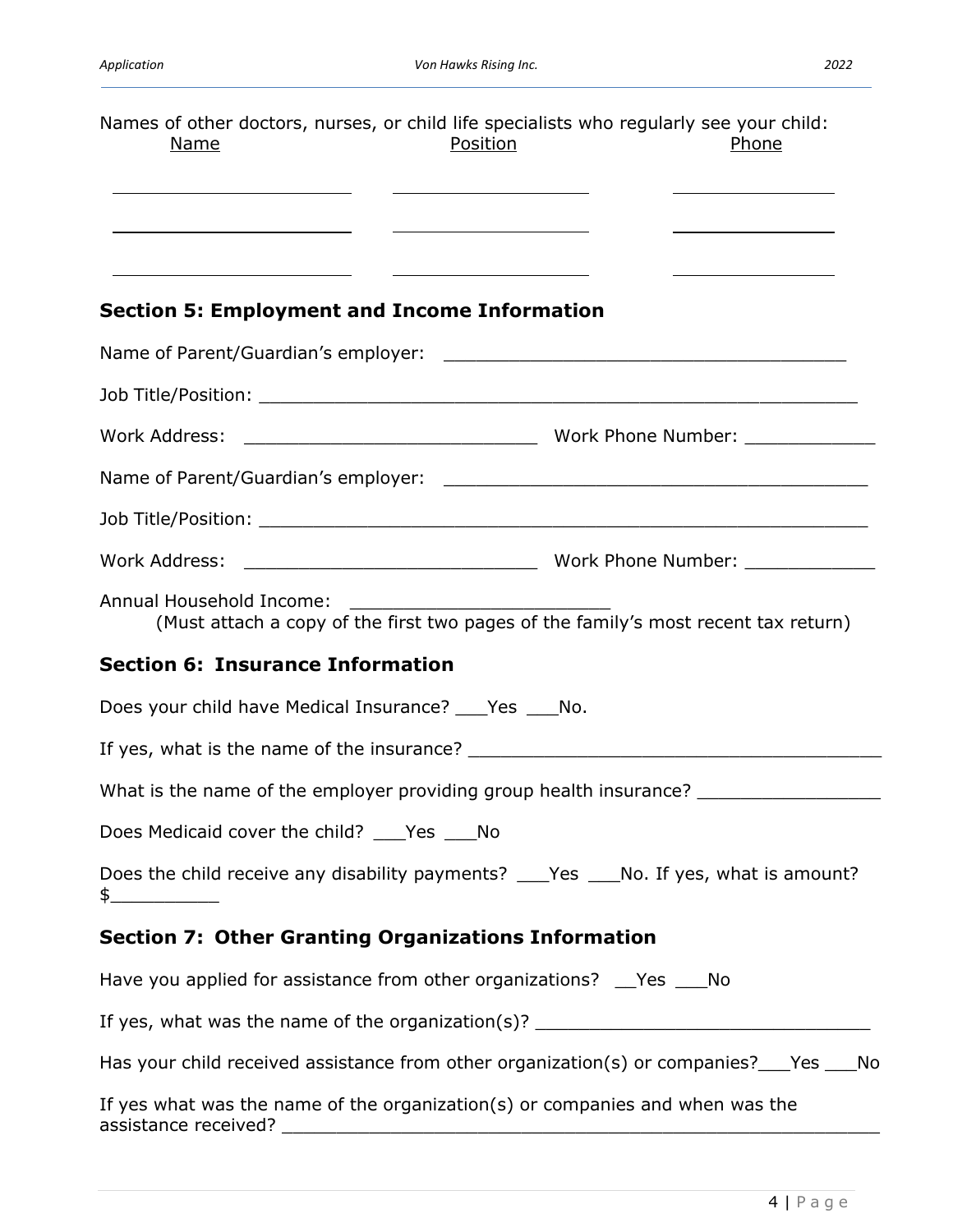\_\_\_\_\_\_\_\_\_\_\_\_\_\_\_\_\_\_\_\_\_\_\_\_\_\_\_\_\_\_\_\_\_\_\_\_\_\_\_\_\_\_\_\_\_\_\_\_\_\_\_\_\_\_\_\_\_\_\_\_\_\_\_\_\_\_\_\_\_\_\_\_

\_\_\_\_\_\_\_\_\_\_\_\_\_\_\_\_\_\_\_\_\_\_\_\_\_\_\_\_\_\_\_\_\_\_\_\_\_\_\_\_\_\_\_\_\_\_\_\_\_\_\_\_\_\_\_\_\_\_\_\_\_\_\_\_\_\_\_\_\_\_\_\_

Decribe the type of assistance and if it was monetary the dollar amount received. \_\_\_\_\_\_\_

#### **Section 8: References**

Please list three references with contact information:

| Name | Phone Number |
|------|--------------|
|      |              |
|      |              |
|      |              |
|      |              |
|      |              |
|      |              |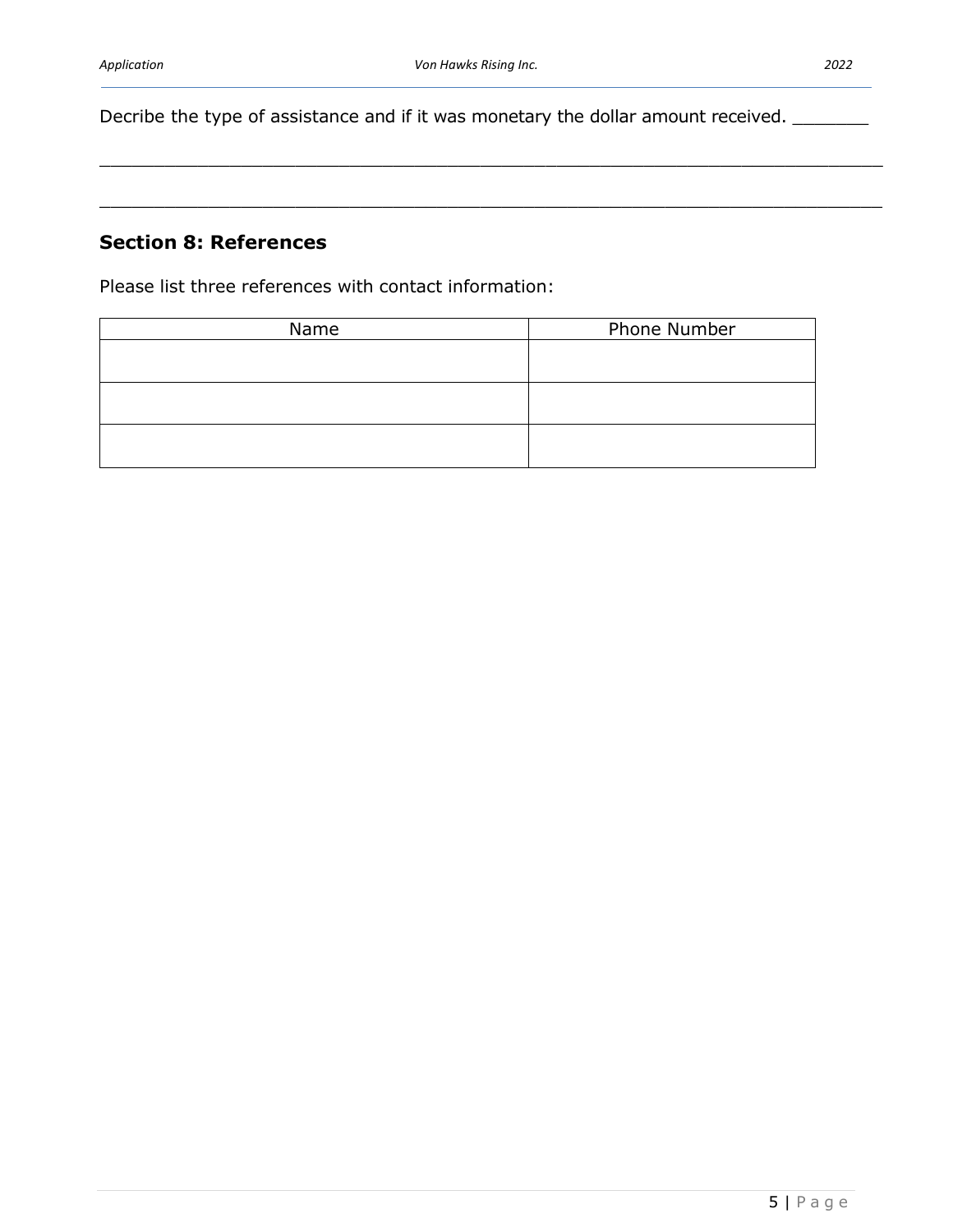#### **Section 9: Needs and Wishes**

To help the committee tailor the assistance to meet the needs of each family, please rank the following items in order of importance. 1 being the most important, 2 being second most important etc.

| <b>Medical Expenses</b>                                | Prescriptions   | <b>Medical Equipment</b>     |  |  |
|--------------------------------------------------------|-----------------|------------------------------|--|--|
| <b>Meals</b>                                           | Gas for vehicle | Daycare Expenses             |  |  |
| House Cleaning                                         | Lawn Care       | Household supplies/Groceries |  |  |
| Household bills (utility bill, mortgage payment, etc.) |                 |                              |  |  |
| Family Getaway:                                        |                 | Other:                       |  |  |

For each household member including the nominated child, please list three wish items. These are material items that would bring stress relief, happiness, or joy. Here are some examples: self-care for the care givers such as a massage or pedicure, toys, games, swing set, movies for the child or siblings, oreven a large family gift such as a television.

| <b>Household</b><br><b>Member Name</b> | Wish $#1$ | Wish $#2$ | Wish #3 |
|----------------------------------------|-----------|-----------|---------|
| Nominated Child                        |           |           |         |
| Parent/Guardian                        |           |           |         |
| Parent/Guardian                        |           |           |         |
| Sibling                                |           |           |         |
| Sibling                                |           |           |         |
| Sibling                                |           |           |         |
| Sibling                                |           |           |         |
| Sibling                                |           |           |         |

The Family Wish: \_\_\_\_\_\_\_\_\_\_\_\_\_\_\_\_\_\_\_\_\_\_\_\_\_\_\_\_\_\_\_\_\_\_\_\_\_\_\_\_\_\_\_\_\_\_\_\_\_\_\_\_\_\_\_\_\_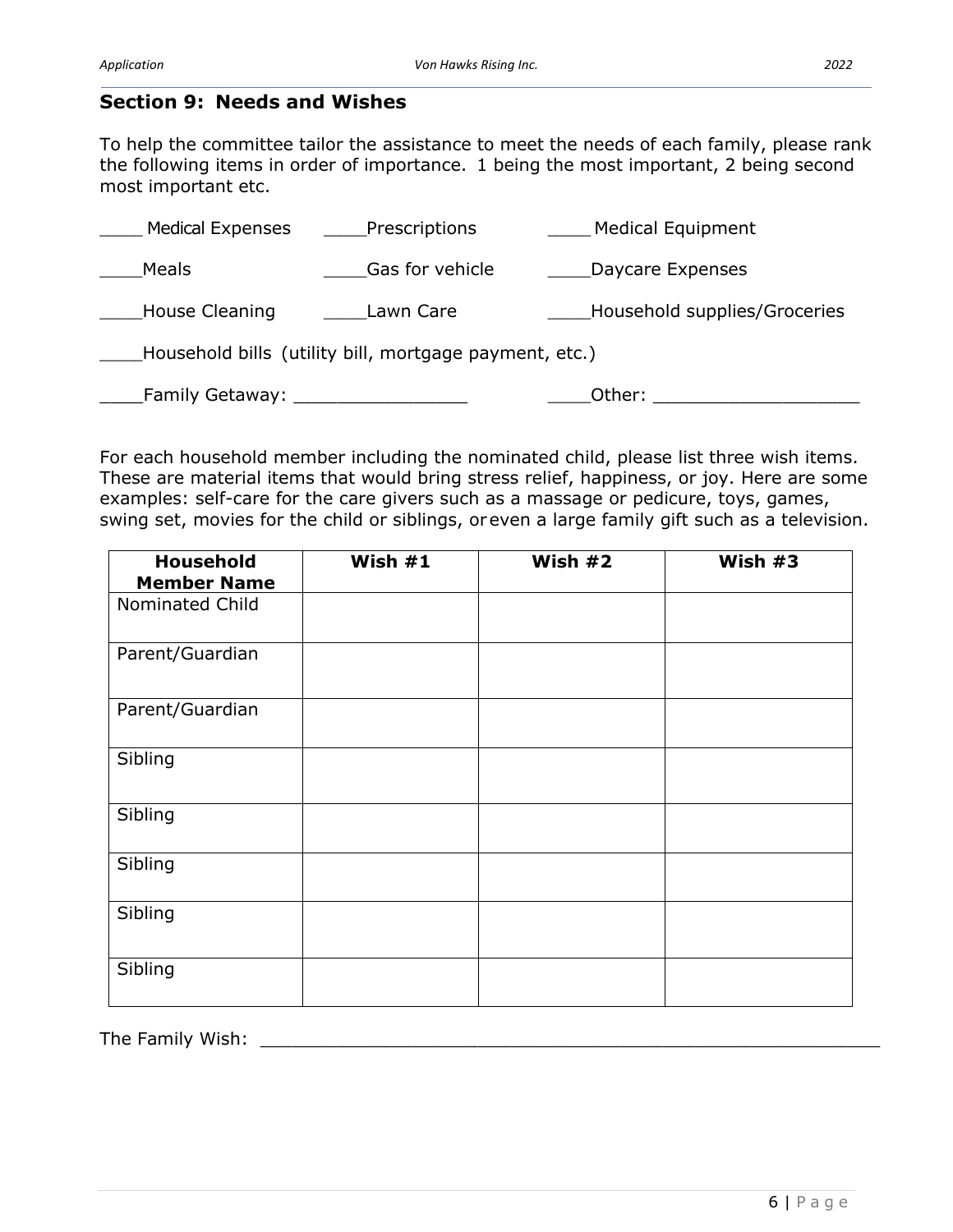### **Section 10: Release**

I hereby certify that the information I have provided in this application is true, correct, and complete. I hereby authorize Von Hawks Rising Inc., also known as VHR, or anyone acting on their behalf, to investigate the statements made in this application, any references provided herein, and to conduct any investigation regarding the existence of any record of criminal offenses committed by any individual 13 years of age or older and further authorize the release of such information without liability to Von Hawks Rising Inc. its affiliates and subsidiaries, and their respective officers, directors, employees, agents, successors and assigns, or any person acting under their authority. I HEREBY WAIVE, RELEASE AND DISCHARGE VON HAWKS RISING INC., ITS AFFILIATES AND SUBSIDIARIES, AND THEIR RESPECTIVE OFFICERS, DIRECTORS, EMPLOYEES, AGENTS, SUCCESSORS, AND ASSIGNS, OR ANY PERSON ACTING UNDER THEIR AUTHORITY (RELEASEES) FROM ANY LIABILITY ARISING FROM THE RELEASE OF SUCH INFORMATION, INCLUDING ANY LIABILITY THAT MAY ARISE FROM A NEGLEGENT ACT OR OMISSION OF RELEASEES.

| Printed Name of Parent/Guardian | Signature of Parent/Guardian | Date |
|---------------------------------|------------------------------|------|
| Printed Name of Parent/Guardian | Signature of Parent/Guardian | Date |

This application will be considered without regard to race, color, religion, national origin, gender, sexualorientation, or marital status. If you have any questions regarding this application, please contact us via email at [vonhawksrising@gmail.com.](mailto:vonhawksrising@gmail.com)